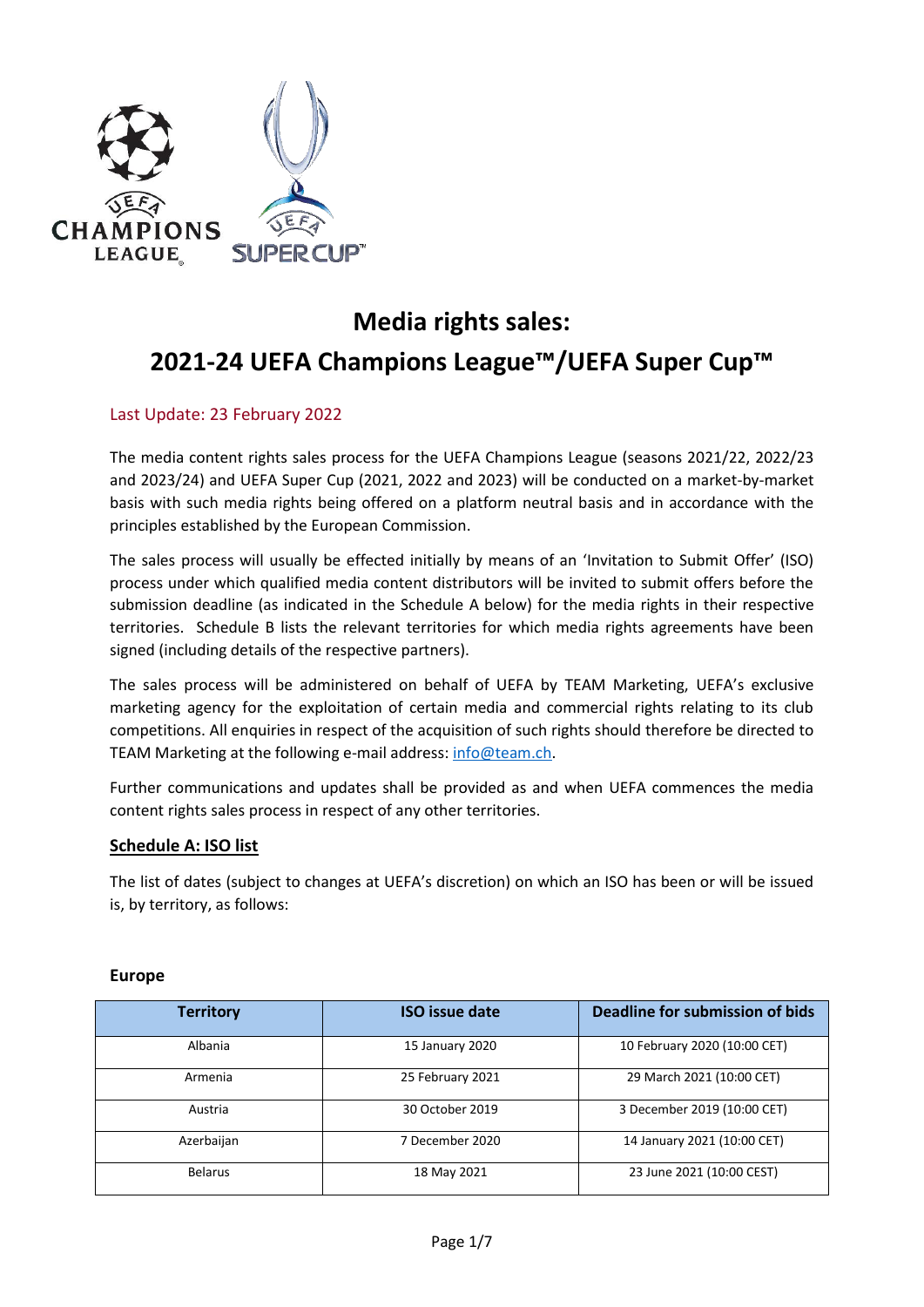| Belgium                | 1 October 2020    | 2 November 2020 (10:00 CET)  |
|------------------------|-------------------|------------------------------|
| Bosnia and Herzegovina | 15 January 2020   | 10 February 2020 (10:00 CET) |
| <b>Bulgaria</b>        | 22 March 2021     | 26 April 2021 (10:00 CEST)   |
| Croatia                | 15 January 2020   | 10 February 2020 (10:00 CET) |
| Cyprus                 | 15 February 2021  | 17 March 2021 (10:00 CET)    |
| Czech Republic         | 11 January 2021   | 8 February 2021 (10:00 CET)  |
| Denmark                | 25 February 2020  | 31 March 2020 (10:00 CET)    |
| Estonia                | 20 October 2020   | 23 November 2020 (10:00 CET) |
| Finland                | 25 February 2020  | 31 March 2020 (10:00 CET)    |
| France                 | 14 October 2019   | 27 November 2019 (10:00 CET) |
| Georgia                | 7 December 2020   | 14 January 2021 (10:00 CET)  |
| Germany                | 30 October 2019   | 3 December 2019 (10:00 CET)  |
| Greece                 | 16 November 2020  | 14 December 2020 (10:00 CET) |
| Hungary                | 12 April 2021     | 11 May 2021 (10:00 CEST)     |
| Iceland                | 21 September 2020 | 19 October 2020 (12:00 CET)  |
| Italy                  | 14 September 2020 | 12 October 2020 (10:00 CET)  |
| Kazakhstan             | 7 December 2020   | 14 January 2021 (10:00 CET)  |
| Kosovo                 | 15 January 2020   | 10 February 2020 (10:00 CET) |
| Latvia                 | 20 October 2020   | 23 November 2020 (10:00 CET) |
| Lithuania              | 20 October 2020   | 23 November 2020 (10:00 CET) |
| Malta                  | 07 January 2020   | 28 January 2020 (10:00 CET)  |
| Moldova                | 18 May 2021       | 23 June 2021 (10:00 CEST)    |
| Montenegro             | 15 January 2020   | 10 February 2020 (10:00 CET) |
| Netherlands            | 4 November 2020   | 9 December 2020 (10:00 CET)  |
| North Macedonia        | 15 January 2020   | 10 February 2020 (10:00 CET) |
| Norway                 | 25 February 2020  | 31 March 2020 (10:00 CET)    |
| Poland                 | 1 February 2021   | 1 March 2021 (10:00 CET)     |
| Portugal               | 7 October 2020    | 18 November 2020 (11:00 CET) |
| Republic of Ireland    | 11 January 2021   | 11 February 2021 (11:00 CET) |
| Romania                | 18 May 2021       | 23 June 2021 (10:00 CEST)    |
| Russia                 | 28 October 2019   | 25 November 2019 (10:00 CET) |
| Serbia                 | 15 January 2020   | 10 February 2020 (10:00 CET) |
| Slovakia               | 11 January 2021   | 8 February 2021 (10:00 CET)  |
| Slovenia               | 5 October 2020    | 3 November 2020 (10:00 CET)  |
| Spain                  | 04 February 2020  | 10 March 2020 (10:00 CET)    |
| Sweden                 | 25 February 2020  | 31 March 2020 (10:00 CET)    |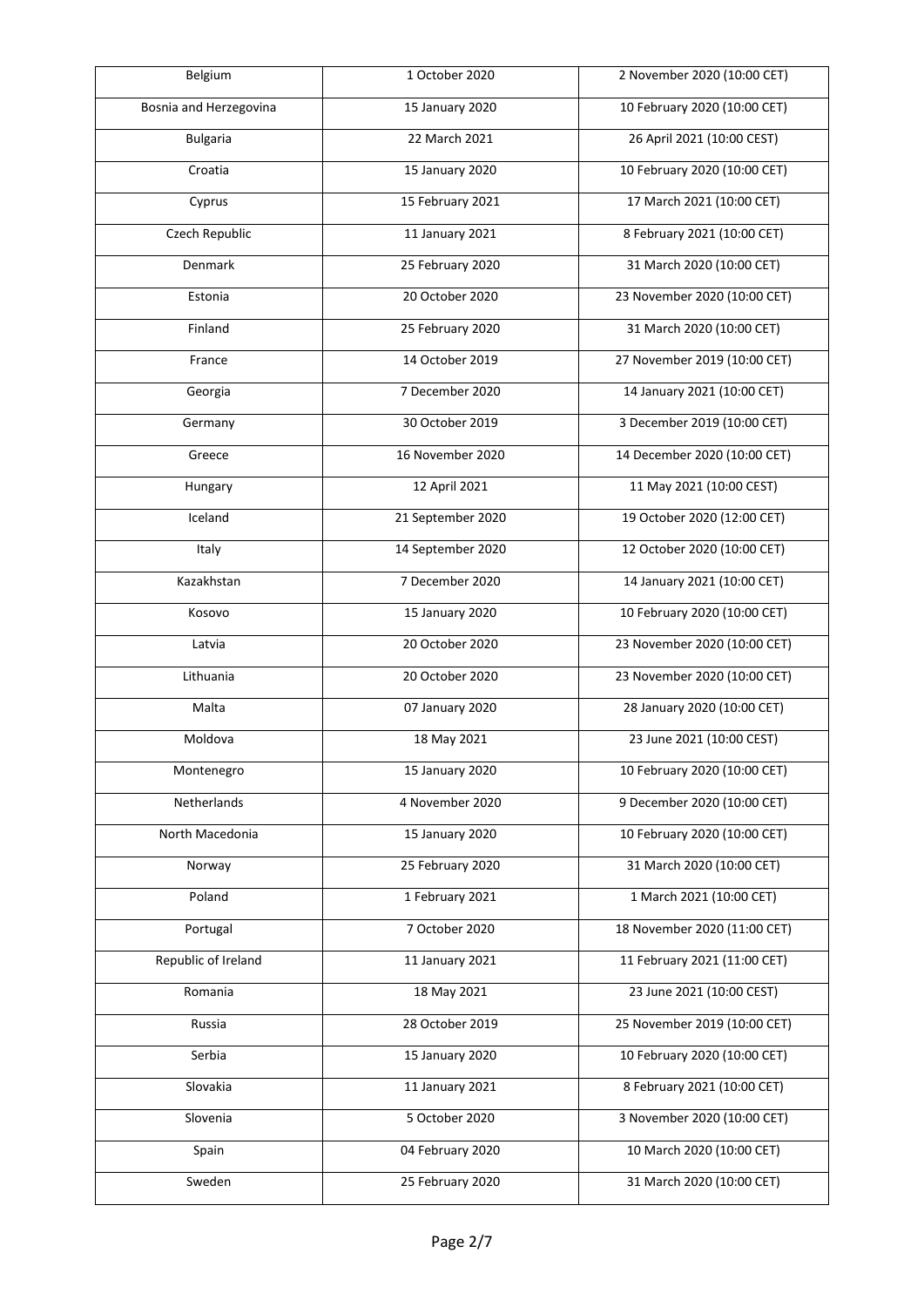| Switzerland    | 30 October 2019  | 3 December 2019 (10:00 CET)  |
|----------------|------------------|------------------------------|
| Turkey         | 24 February 2021 | 30 March 2021 (10:00 CET)    |
| <b>Ukraine</b> | 22 October 2020  | 19 November 2020 (10:00 CET) |
| United Kingdom | 7 October 2019   | 11 November 2019 (11:00 CET) |

# **Ex-Europe**

| <b>Territory</b>                 | <b>ISO issue date</b> | <b>Deadline for submission of bids</b>              |
|----------------------------------|-----------------------|-----------------------------------------------------|
| Brazil                           | 19 January 2021       | 23 February 2021 (15:00 CET)                        |
| Canada                           | 19 April 2021         | 18 May 2021 (17:00 CEST)                            |
| Caribbean                        | 6 April 2021          | 3 May 2021 (17:00 CEST)                             |
| Central Asia                     | 7 December 2020       | 14 January 2021 (10:00 CET)                         |
| China                            | 26 April 2021         | 17 May 2021 (10:00 CEST)                            |
| Hong Kong                        | 26 April 2021         | 17 May 2021 (10:00 CEST)                            |
| <b>Indian Subcontinent</b>       | 16 February 2021      | 16 March 2021 (10:00 CET)                           |
|                                  |                       | *Deadline extended to 6 April 2021<br>$(10:00$ CET) |
| Indonesia & Timor-Leste          | 27 October 2020       | 12 November 2020 (10:00 CET)                        |
| In-Flight/In-Ship                | 22 February 2021      | 15 March 2021 (11:00 CET)                           |
| Latin America (excluding Brazil) | 17 February 2021      | 23 March 2021 (17:00 CET)                           |
| Macau                            | 26 April 2021         | 17 May 2021 (10:00 CEST)                            |
| Malaysia & Brunei                | 19 April 2021         | 17 May 2021 (10:00 CEST)                            |
| Middle East & North Africa       | 13 May 2021           | 26 May 2021 (10:00 CEST)                            |
| Mongolia                         | 15 December 2020      | 25 January 2021 (10:00 CET)                         |
| Myanmar                          | 15 December 2020      | 25 January 2021 (10:00 CET)                         |
| Nigeria                          | 7 September 2020      | 23 September 2020 (10:00 CET)                       |
| Oceania                          | 18 January 2021       | 15 February 2021 (10:00 CET)                        |
| Philippines                      | 19 April 2021         | 17 May 2021 (10:00 CEST)                            |
| Republic of Korea                | 15 December 2020      | 25 January 2021 (10:00 CET)                         |
| Singapore                        | 19 April 2021         | 17 May 2021 (10:00 CEST)                            |
| South Africa                     | 7 September 2020      | 23 September 2020 (10:00 CET)                       |
| Sub-Saharan Africa               | 7 September 2020      | 23 September 2020 (10:00 CET)                       |
| Taiwan                           | 26 April 2021         | 17 May 2021 (10:00 CEST)                            |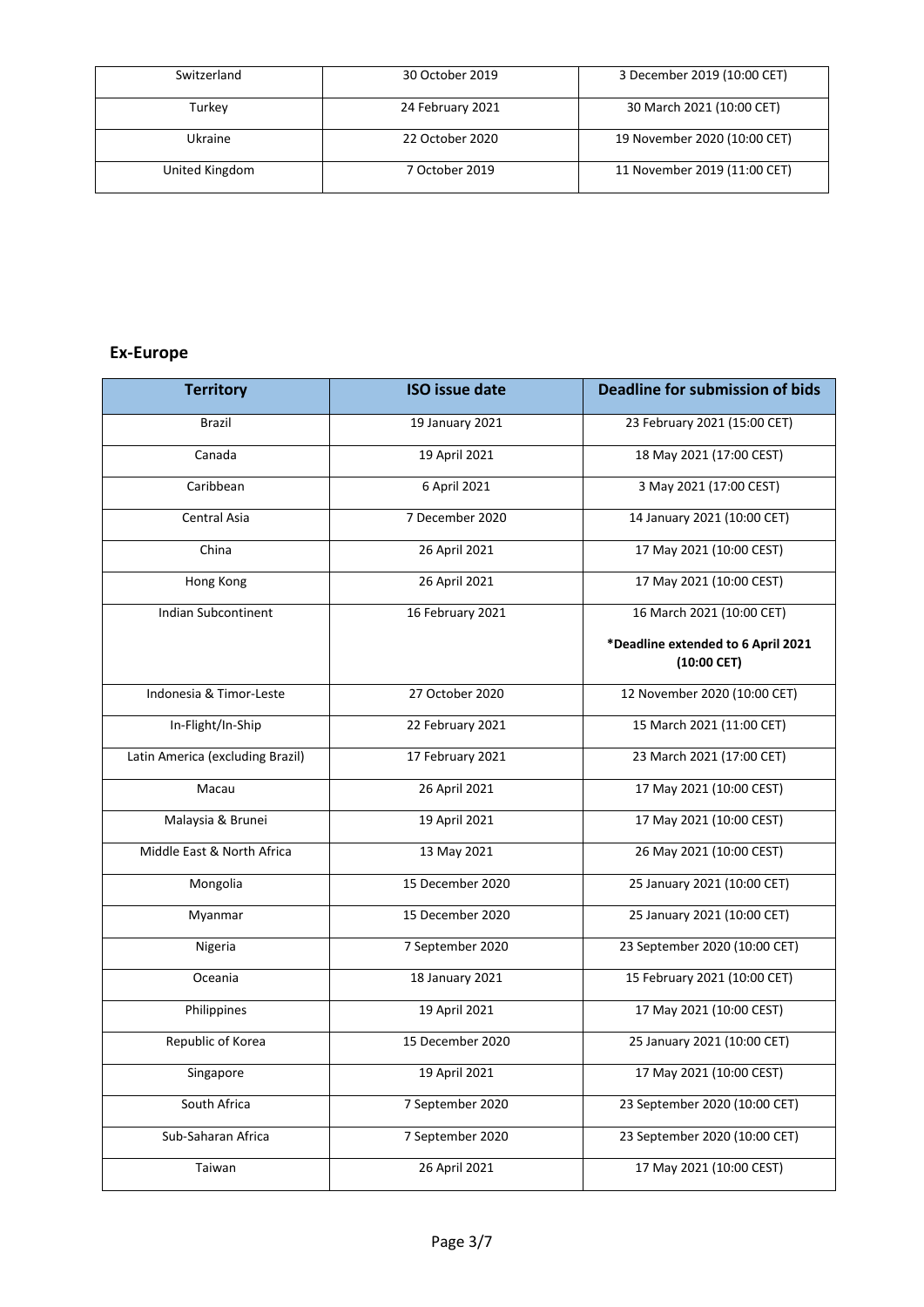| Thailand, Laos & Cambodia | 19 April 2021    | 17 May 2021 (10:00 CEST)    |
|---------------------------|------------------|-----------------------------|
| USA                       | 4 October 2019   | 5 November 2019 (17:00 CET) |
| Vietnam                   | 15 December 2020 | 25 January 2021 (10:00 CET) |

# **Schedule B: Contracts signed**

## **Europe**

| <b>Territory</b>       | <b>Contracting party</b>                           |
|------------------------|----------------------------------------------------|
| Albania                | RADIO TELEVIZIONI SHQIPTAR (RTSH)                  |
|                        | TRING TV SH.A                                      |
|                        |                                                    |
| Armenia                | <b>VIVARO MEDIA LLC</b>                            |
| Austria                | RED BULL MEDIA HOUSE GMBH                          |
|                        | SKY ÖSTERREICH FERNSEHEN GMBH                      |
| Azerbaijan             | SARAN MEDIA INTERNATIONAL LIMITED                  |
| Belgium                | RTL BELUX S.A. & CIE S.E.C.S.                      |
|                        | PROXIMUS MEDIA HOUSE                               |
|                        | DPG MEDIA NV                                       |
| Bosnia and Herzegovina | <b>TELEKOM SRBIJA A.D</b>                          |
| <b>Bulgaria</b>        | A1 BULGARIA EAD                                    |
|                        | <b>BTV MEDIA GROUP EAD</b>                         |
| Croatia                | TELEKOM SRBIJA A.D                                 |
|                        | HRVATSKA RADIOTELEVIZIJA                           |
| Cyprus                 | CYPRUS TELECOMMUNICATIONS AUTHORITY (CYTA)         |
| Czech Republic         | SARAN MEDIA INTERNATIONAL LIMITED                  |
| Denmark                | NORDIC ENTERTAINMENT GROUP UK LIMITED              |
| Estonia                | NORDIC ENTERTAINMENT GROUP UK LIMITED              |
| Finland                | <b>TELIA COMPANY AB</b>                            |
| France                 | <b>GROUPE CANAL PLUS</b>                           |
|                        | TELEVISION FRANCAISE 1 DROITS SPORTIFS ('TF1 D.S') |
|                        | <b>BEIN SPORTS FRANCE SAS</b>                      |
| Georgia                | <b>JSC SILKNET</b>                                 |
|                        | ADJARA.COM LLC                                     |
| Germany                | AMAZON CONTENT SERVICES LLC                        |
|                        | <b>DAZN LIMITED</b>                                |
|                        | ZWEITES DEUTSCHES FERNSEHEN (ZDF)                  |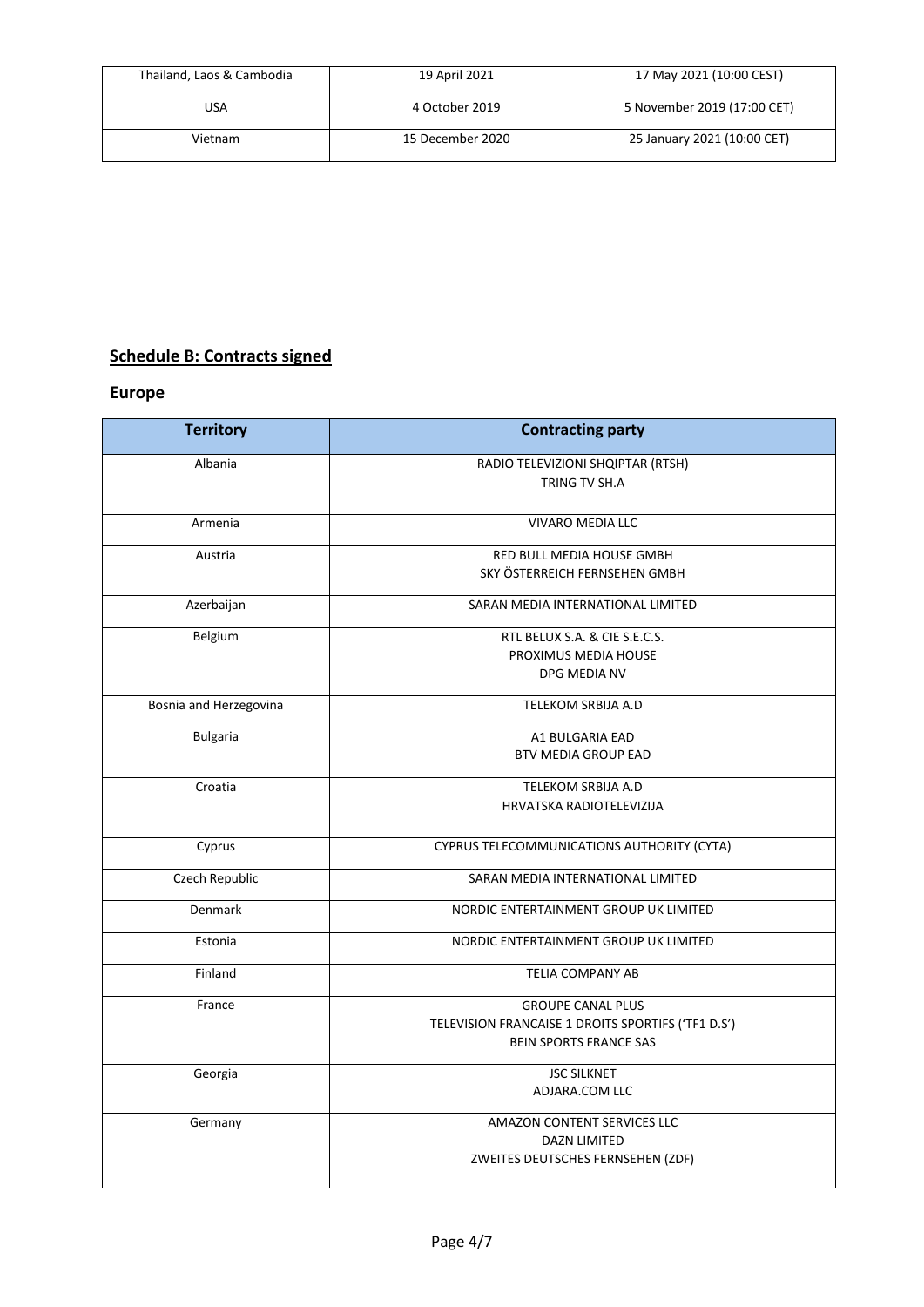| Gibraltar           | <b>GIBTELECOM LIMITED</b>                                                     |
|---------------------|-------------------------------------------------------------------------------|
| Greece              | HELLENIC TELECOMMUNICATIONS ORGANISATION S.A.                                 |
|                     | ALTEREGO MASS MEDIA S.A.                                                      |
| Hungary             | AMC NETWORKS CENTRAL EUROPE KFT.                                              |
|                     | MEDIA SERVICE AND ASSET MANAGEMENT FUND ('MTVA')                              |
| Iceland             | NORDIC ENTERTAINMENT GROUP UK LIMITED                                         |
|                     | SÝN HF.                                                                       |
|                     |                                                                               |
| Israel              | THE SPORTS CHANNEL LIMITED                                                    |
| Italy               | AMAZON CONTENT SERVICES LLC                                                   |
|                     | SKY ITALIA S.R.L.                                                             |
|                     | RETI TELEVISIVE ITALIANE SPA                                                  |
| Kazakhstan          | SARAN MEDIA INTERNATIONAL LIMITED                                             |
| Kosovo              | TELEKOM SRBIJA A.D                                                            |
|                     | <b>ARTMOTION LLC</b>                                                          |
| Latvia              | NORDIC ENTERTAINMENT GROUP UK LIMITED                                         |
|                     |                                                                               |
| Lithuania           | NORDIC ENTERTAINMENT GROUP UK LIMITED                                         |
| Macedonia           | MAKEDONSKI TELEKOM AD                                                         |
| Malta               | PUBLIC BROADCASTING SERVICES LTD                                              |
|                     | <b>MELITA LIMITED</b>                                                         |
| Moldova             | EURASIAN BROADCASTING ENTERPRISE LIMITED                                      |
| Montenegro          | COMPANY FOR TELECOMMUNICATIONS "MTEL" D.O.O, MONTENEGRO<br>TELEKOM SRBIJA A.D |
|                     |                                                                               |
| Netherlands         | LIBERTY GLOBAL CONTENT NETHERLANDS B.V.                                       |
|                     | RTL GROUP S.A.                                                                |
| Norway              | TV <sub>2</sub> AS                                                            |
| Poland              | TELEWIZJA POLSAT SP. Z O.O.                                                   |
| Portugal            | ELEVEN SPORTS NETWORK LTD                                                     |
| Republic of Ireland | RAIDIO TEILIFIS ÉIREANN                                                       |
|                     | SARAN MEDIA INTERNATIONAL                                                     |
| Romania             | <b>CLEVER MEDIA NETWORK</b>                                                   |
|                     | S.C RCS & RDS S.A.                                                            |
| Russia              | NATIONAL SPORTS CHANNEL LLC                                                   |
|                     |                                                                               |
| Serbia              | TELEKOM SRBIJA A.D                                                            |
| Slovakia            | SARAN MEDIA INTERNATIONAL LIMITED                                             |
| Slovenia            | UNITED MEDIA S.A.R.L.                                                         |
|                     | PRODUKCIJA PLUS D.O.O.                                                        |
| Spain               | TELEFONICA AUDIOVISUAL DIGITAL, S.L.U.                                        |
| Sweden              | TELIA COMPANY AB                                                              |
| Switzerland         | <b>CT CINETRADE AG</b>                                                        |
|                     |                                                                               |
| Turkey              | SARAN MEDIA INTERNATIONAL LIMITED                                             |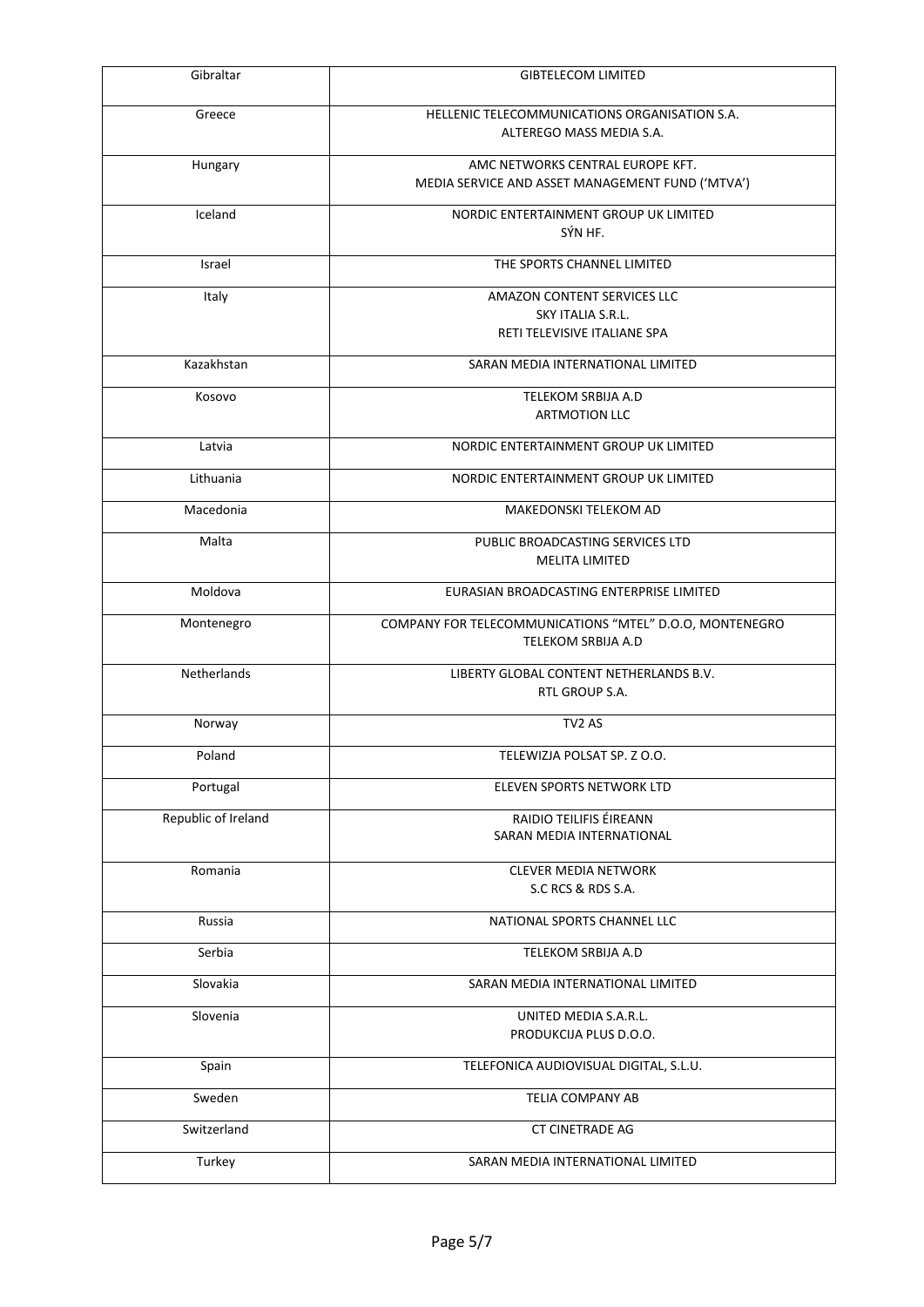| Ukraine        | LLC "MEGOGO"                   |
|----------------|--------------------------------|
| United Kingdom | BRITISH TELECOMMUNICATIONS PLC |

## **Ex-Europe**

| <b>Territory</b>                  | <b>Contracting party</b>                               |
|-----------------------------------|--------------------------------------------------------|
| Australia                         | STAN ENTERTAINMENT PTY LTD                             |
| <b>Bolivia</b>                    | TELEVIDEO SERVICES INC.                                |
| <b>Brazil</b>                     | TVSBT CANAL 4 DE SAO PAULO S/A                         |
|                                   | TURNER INTERNATIONAL LATIN AMERICA, INC.               |
| Caribbean                         | CABLE & WIRELESS INTERNATIONAL HQ LIMITED              |
|                                   | INTERNATIONAL MEDIA CONTENT LTD                        |
| Canada                            | <b>DAZN LIMITED</b>                                    |
| Central Asia                      | SARAN MEDIA INTERNATIONAL LIMITED                      |
| China (2021-22)                   | ALIBABA CULTURE MEDIA CO., LTD                         |
|                                   | BEIJING XIN'AI SPORTS MEDIA TECHNOLOGY COMPANY LIMITED |
|                                   | SHENZHEN TENCENT COMPUTER SYSTEMS COMPANY LIMITED      |
| Latin America (excluding Brazil & | ESPN INC.                                              |
| Mexico)                           |                                                        |
| Costa Rica                        | TELEVISORA DE COSTA RICA S.A.                          |
| Dominican Republic                | TELEVIDEO SERVICES INC.                                |
| Ecuador                           | TELEVIDEO SERVICES INC.                                |
| El Salvador                       | CANAL DOS CORPORATION                                  |
| Guatemala                         | TELEVIDEO SERVICES INC.                                |
| Haiti                             | <b>CANAL PLUS ANTILLES</b>                             |
| Honduras                          | COMPAÑÍA TELEVISORA HONDUREÑA, S.A.                    |
| Indian SC                         | SONY PICTURES NETWORKS INDIA PRIVATE LIMITED           |
| Indonesia                         | PT SURYA CITRA TELEVISI                                |
| In-Flight In-Ship                 | IMG MEDIA LMITED                                       |
| Japan                             | WOWOW INC.                                             |
| Macau                             | TELEDIFUSÃO DE MACAU, S.A.                             |
| Middle East & North Africa        | BEIN SPORTS MENA LLC                                   |
| Mexico                            | TURNER INTERNATIONAL LATIN AMERICA, INC.               |
| Mongolia                          | SPS HD LLC                                             |
| New Zealand                       | SPARK NEW ZEALAND TRADING LIMITED                      |
| Nicaragua                         | TELEVIDEO SERVICES INC.                                |
| Pacific Islands                   | DIGICEL (PNG) LIMITED                                  |